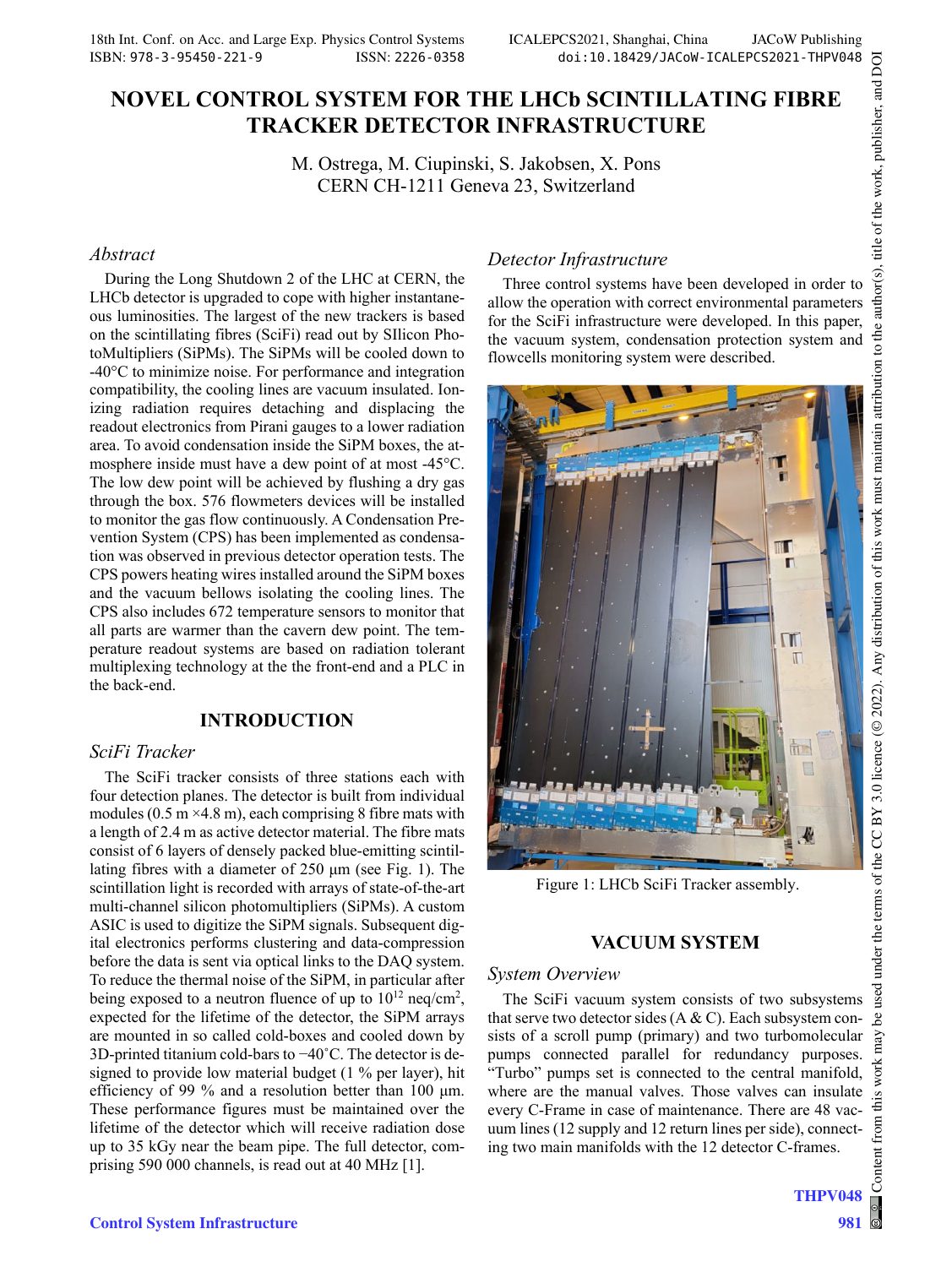18th Int. Conf. on Acc. and Large Exp. Physics Control Systems ICALEPCS2021, Shanghai, China JACoW Publishing ISBN: 978-3-95450-221-9 ISSN: 2226-0358 doi:10.18429/JACoW-ICALEPCS2021-THPV048

DOI

distribution of this work must maintain attribution to the author(s), title of the work, publisher, and

Any o

2022).  $\odot$ 

3.0 licence

of the CC BY

terms

under the

used

**The Common Seconds** 

Figure 2: Turbomolecular pumps shielding.

Both vacuum subsystems are connected by the primary vacuum bypass valve, which allows the whole system for operation in case of one primary pump failure. In such a situation, both turbomolecular pumps (side A & C) runs with the same primary pump. This increases the whole system's redundancy (two turbomolecular pumps per side and two primary pumps).

Turbomolecular pumps are located on both sides, in close proximityof the detector and required to be protected against magnetic field. To allow safe operation, pumps, electro valves and two pressure gauges have been placed in the 2-layer iron shielded case (see Fig. 2). Additionally, pump drivers have been detached and located in the PLC (Programmable Logic Controller) rack in the LHCb service cavern.

#### *Vacuum System Controls*

Each of the 12 C-Frames has two vacuum gauges for the upper manifold and lower manifold, 24 Pirani sensors in total. The presence of ionising radiation, cumulating to 50 Gy over the lifetime of the experiment, requires detaching the readout electronics from those Pirani gauges that are mounted on the manifolds (see Fig. 3). Two 3U racks (one per side) with 12 readout electronic PCB are located in the safe distance from the detector (in the bunker area). Tests shows that detaching electronic and sensor adds small offset on the readout value, which is acceptable.

The SciFi Vacuum Control System is based on Siemens S7-1500 PLC technology. It operate the system in the automatic and safe mode as well it assure the readings of the Pirani probes. The PLC program follows the UNICOS framework which allows the PLC program software connection to the WinCC OA SCADA software used in the Supervisor Layer [2][3].

#### THPV048



Figure 3: Pirani gauge electronic.

## **CONDENSATION PREVENTION SYSTEM**

### *System Overview*

Even though the good operation of the vacuum system, the collaboration has decided the implementation of high complex temperature measurement and heating system to avoid the condensation that may endanger the correct operation of the detector. This system, called CPS (Condensation Prevention System) consists in the installation of high-density temperature measurement network in the strategic places in the detector.

The CPS allows the monitoring, and the survey of 672 temperature sensors, Pt100 type, that are connected to radiation tolerant electronic interfaces, multiplexed and connected to a PLC, which collects all the information that is sent, a posteriori, to the Detector Control System. In case of condensation a heating wire that has been wrapped around the cooling transfer lines and the box housing the SiPMs. The heating wires can be powered by means of external power supplies. The heating power is distributed by the same electronic interfaces used for temperature measurements, in addition all the power consumption values of each circuit is measured by same interface through the PLC and sent up to the DCS for its control.

Each C-frame module (24 per C-frame) is equipped with one electrical heater and two Pt100 sensors. On each Cframe quadrant (4 per C-frame) there is one multiplexer box, which is responsible for reading 12 Pt100 signals and the measurement of the current of 6 electrical heaters. Additionally, on the MUX board, there is a power distribution and electrical protection (fuses) for six electrical heaters. One of the MUX installed on the C-frame, called MUX Master, will consist also additional multiplexer to multiplex all C-frame signals (see Fig. 4). Power to each heaters group is supplied by the MARATON power supplies. All the temperature signals (48 per C-frame, 576 in total) and heater power signals (24 per C-frame, 288 in total) are connected to the PLC located in the service cavern. Additionally, CPS monitor also cooling water temperature, which at the end gives total amount of 672 signals. All the MUX boards are based on electronics with sufficient radiation tolerance to cope with the radiation expected in the live time of the detector.

### *CPS Controls*

The CPS control system is based on Siemens S7-1500 PLC technology commonly used and supported at CERN.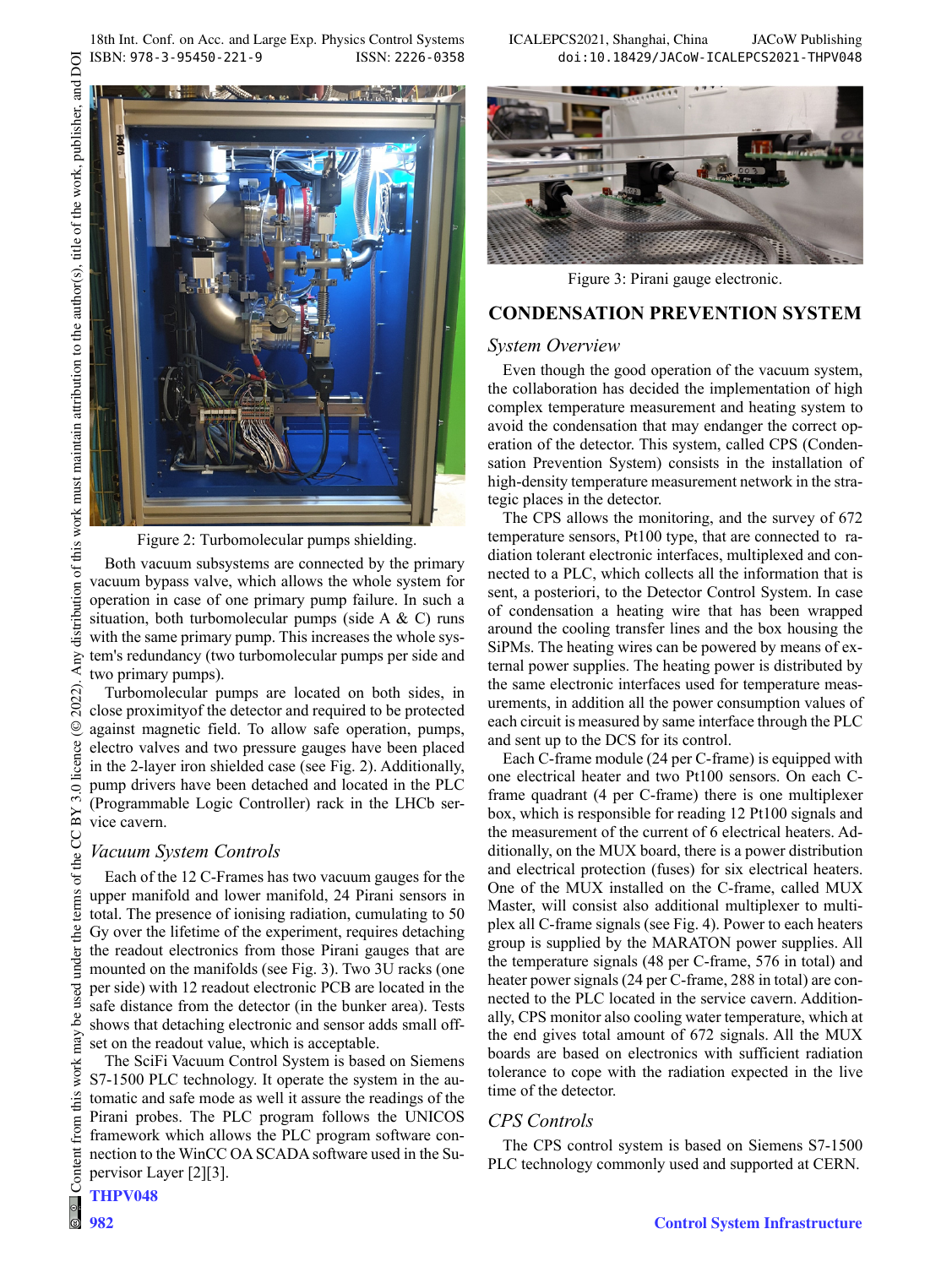18th Int. Conf. on Acc. and Large Exp. Physics Control Systems ICALEPCS2021, Shanghai, China JACoW Publishing ISBN: 978-3-95450-221-9 ISSN: 2226-0358 doi:10.18429/JACoW-ICALEPCS2021-THPV048

The PLC control program follow the CERN BE-ICS control system standards (UNICOS-COMM) which allows the PLC program software connection to the WinCC OA SCADA software used in the Supervision Layer (i.e. the SciFi Detector Control System or DCS). The WinCC OA software also archive all the relevant data in an ORACLE database.



Figure 4. CPS Master multiplexing board.

### **FLOWCELLS DAQ SYSTEM**

### *System Overview*

The SiPM photodetectors are attached to cold bars through which Novec at about -40°C is flowing. The low temperature operation of the SiPMs mitigates radiation-related dark noise. To avoid condensation and frost formation inside the cold box, in particular on the SiPM arrays, the atmosphere inside the box must be free from humidity down to a dew point (DP) of approximately -50°C.

A complete sealing of the cold boxes is practically impossible, because the boxes need to ensure direct optical contact of the SiPMs to the scintillating fibres and also the passage of the SiPM signals via kapton flex cables to the electronic cards.

The low dew point will therefore be achieved by flushing a dry gas through the box. A small overpressure will compensate for potential leaks which could let humid air diffuse into the box. Flowmeter devices are installed on the outgoing line of each cold box in order to monitor continuously the gas flow. To insure a reliable measurement a fully redundant flow measurement is made with two flowmeters by outgoing line.

### *Controls*

All the flow cells signals (48 per C-frame, 576 in total) are connected to two patch panels boxes, where power is distributed (two independent power supplies) and signals are separated (normal & redundant). The patch panel is connected with the DAQ rack using 12 MCA50 cables with the length around 60m each. The readout system is based on a 12 multiplexing boards (see Fig. 5). To preserve the redundancy, flow signals are separated into two multiplexers sub-racks. Multiplexed signals are connected to the SIEMENS S7-1500 PLC.

The PLC control program follows the CERN control system standards (UNICOS) which allows the PLC program software connection to the WinCC OA SCADA software used in the Supervision Layer. The WinCC OA software will also archive all the relevant data in an ORACLE database.

The PLC is installed in a dedicated 19" rack for the dry gas DAQ system, which also contain the two multiplexers crate and two DC power supplies. Rack is also shared with the CPS PLC.



Figure 5. Flowcells multiplexing circuit.

### **SUMMARY**

The multiplexing technology, used in the CPS and flowcells systems might be an interesting solution for the slow controls or monitoring systems. In the SciFi CPS system, almost 1000 channels are multiplexed and read by the PLC which is equipped with one DO (Digital Output) card and only three AI (Analog Input) cards. The multiplexers are installed on the detector which significantly reduces the number of cables between the experimental and service cavern, where the PLC is located. In the flowcells system, 12 multiplexers boards are installed in the accessible area, 576 signals are connected to the three AI cards, which reduce the signal readout time. The use of the Pirani gauges, with the detached electronic, reduced the cost of the vacuum system. Tests show that detaching the electronic has an acceptable effect on the readout vacuum pressure. It

Ē